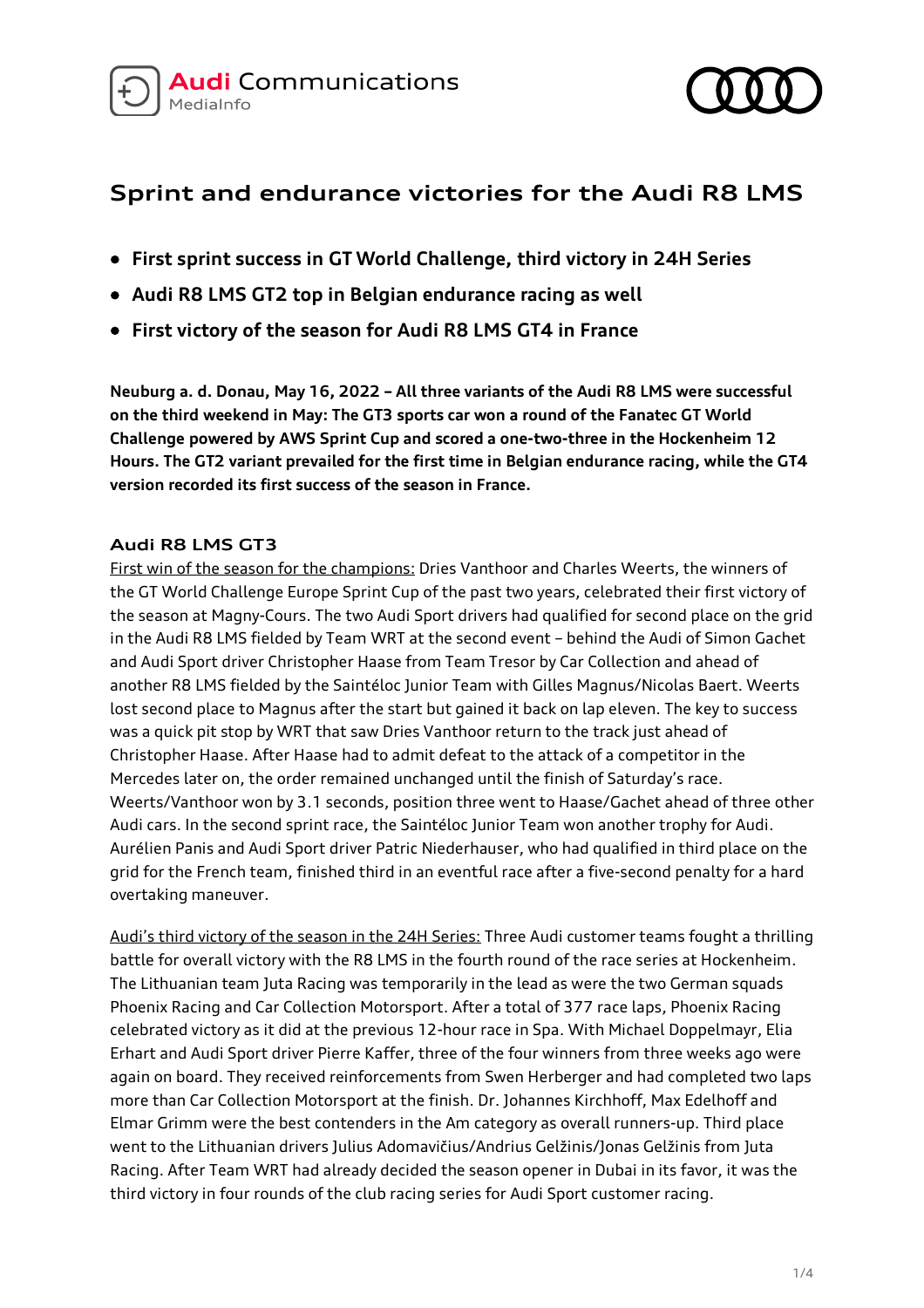



## **Audi R8 LMS GT2**

Opening victory in Belgium: Team PK Carsport enjoyed a good start to the Belcar Endurance Championship. Peter Guelinckx/Bert Longin/Stienes Longin had started from first place into the first race of the season at Zolder. After their Audi R8 LMS GT2 had led the first twelve laps, two Porsches took turns in taking the lead until lap 57. From lap 58, the Audi again moved ahead of the chasing pack. After two hours of racing, the Belgian driver trio won the overall classification with an 18-second lead. This means that PK Carsport under team boss Anthony Kumpen is successful in yet another series. Last year, the Belgian squad was second in the GT2 European Series. In January, it also demonstrated the endurance capability of Audi Sport customer racing's most powerful model for the first time with a class victory at the Dubai 24 Hours.

## **Audi R8 LMS GT4**

From grid position 17 to victory: The Audi customer team Full Motorsport surprised the entire opposition in the GT4 France as the strongest national GT4 racing series in Europe at Magny-Cours. Sacha Bottemanne/Lonni Martins had only qualified for 17th out of 40 grid positions in Saturday's race of the second event. After the first lap their Audi R8 LMS GT4 was already eleventh, at the pit stop the production-based coupé of Team Full Motorsport was eighth. After that, the race to catch up in the night race continued. After 60 minutes of racing and a time penalty for a BMW that had crossed the finish line in first place, the Silver Cup driver duo in the Audi managed to take the overall victory 4.3 seconds ahead of the nearest rival. For the Audi R8 LMS GT4, it was the first victory of the season in France. In the second race, another Audi customer team, CSA Racing, scored a podium finish. Gaël Castelli/Alexandre Cougnaud, another Silver Driver pairing, improved to second overall after eighth place in qualifying, just 0.7 seconds behind the winners.

## **Audi RS 3 LMS (TCR)**

Ten places gained: The Road Shagger Racing team put in a remarkable performance on the fourth race weekend of the IMSA Michelin Pilot Challenge. Gavin Ernstone and Jon Morley started the two-hour race from 13th place in the TCR class at Mid-Ohio. At the beginning, they benefited from the scrum at the front of the field and were already seventh after one lap with their Audi RS 3 LMS. In the course of a total of 74 race laps, the two privateers improved to third position in their class. It was their first podium result this season.

Podium at Hockenheim: The Lestrup Racing Team celebrated a podium success in the 24H Series with the Audi RS 3 LMS gen II. In the fourth round of the season, the Hockenheim 12 Hours, a quartet of Swedish drivers managed third place. Andreas Bäckman/Marcus Fluch/Emil Sällberg/Oliver Söderström relegated their Lestrup teammates, who started in a VW Golf GTI, to fourth place.

## **Coming up next week**

20–22/05 Red Bull Ring (A), round 2, GT2 European Series 20–22/05 Lausitzring (D), round 2, DTM